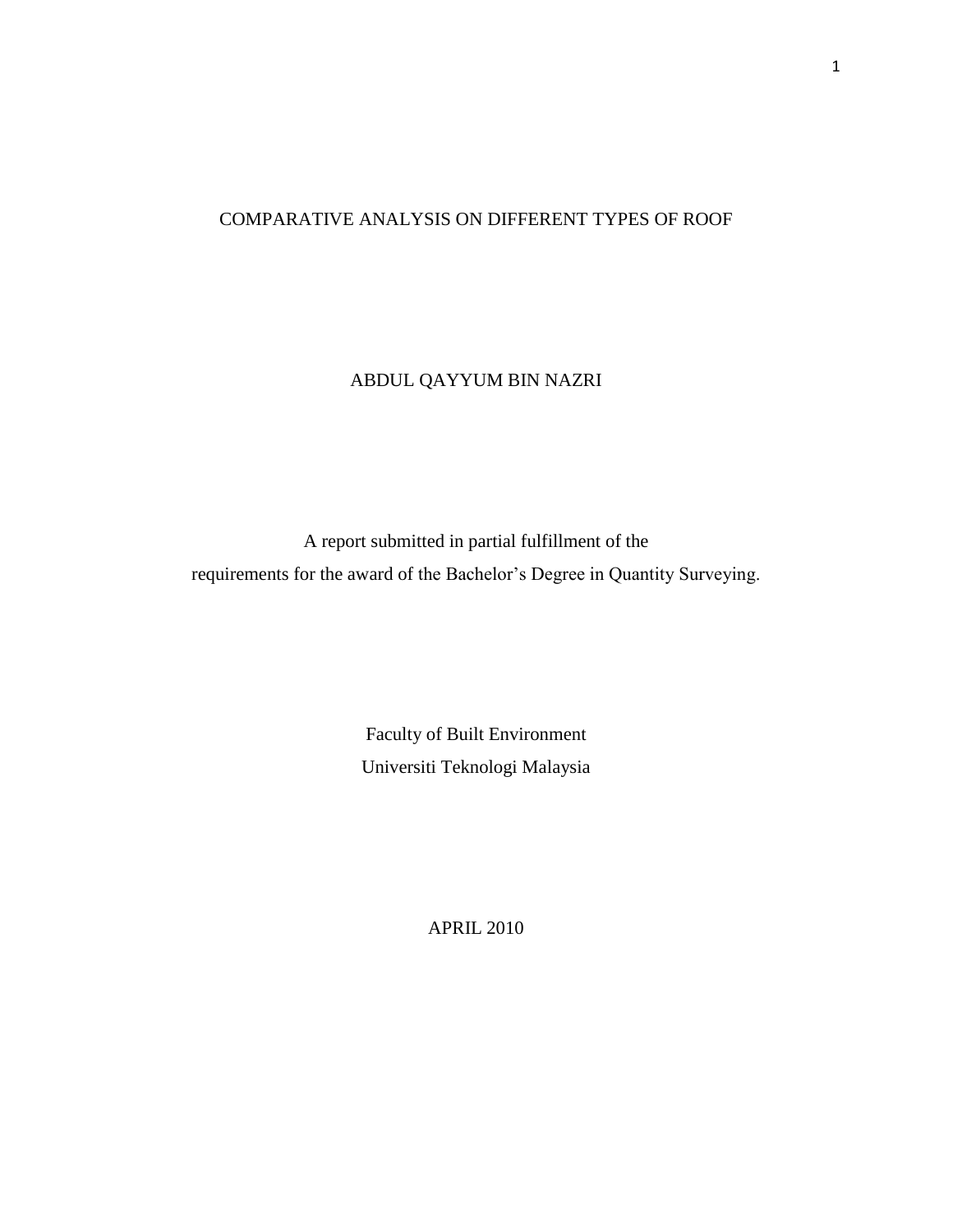## **ABSTRACT**

Roof structures are one of the most important elements in constructing a building. Roof is the element and a structure that is placed on the topmost part of the building. It serves to protect the occupants inside the buildings from the exposures outside the building. There are many types of roof structures available in the market such as the gable roof, ducth hip roof, hip roof, mansard roof, gambrel roof, lean-to-roof, shed roof and a roof combination of any forms. Each of these roofs implicates different costs and consists of different roof components. Basically, this research studies the cost implication for the three types of roof based on its roof components, frame materials and roof finishes. There are two main objectives for this dissertation research which are, (1) to identify the cost components that is involved in the construction of the roof and (2) to compare the unit cost between the specified roofs forms to identify which is economical to construct. These data of costs are obtained from Bills of Quantities or final accounts. These data must be collected from consultant firm or contractor firm based on a project that involves with the specified roof required for this research. Then the comparative analysis was undertaken between the aspects of these three (3) roof forms such as the initial cost, material costs and labor costs for the material used in its structural frame and roof finishes. As a result, the common rafter is the most expensive roof component; the ceramic roof finishing material is the cheapest and lastly, the gable roof construction is the most suitable type of roof construction.